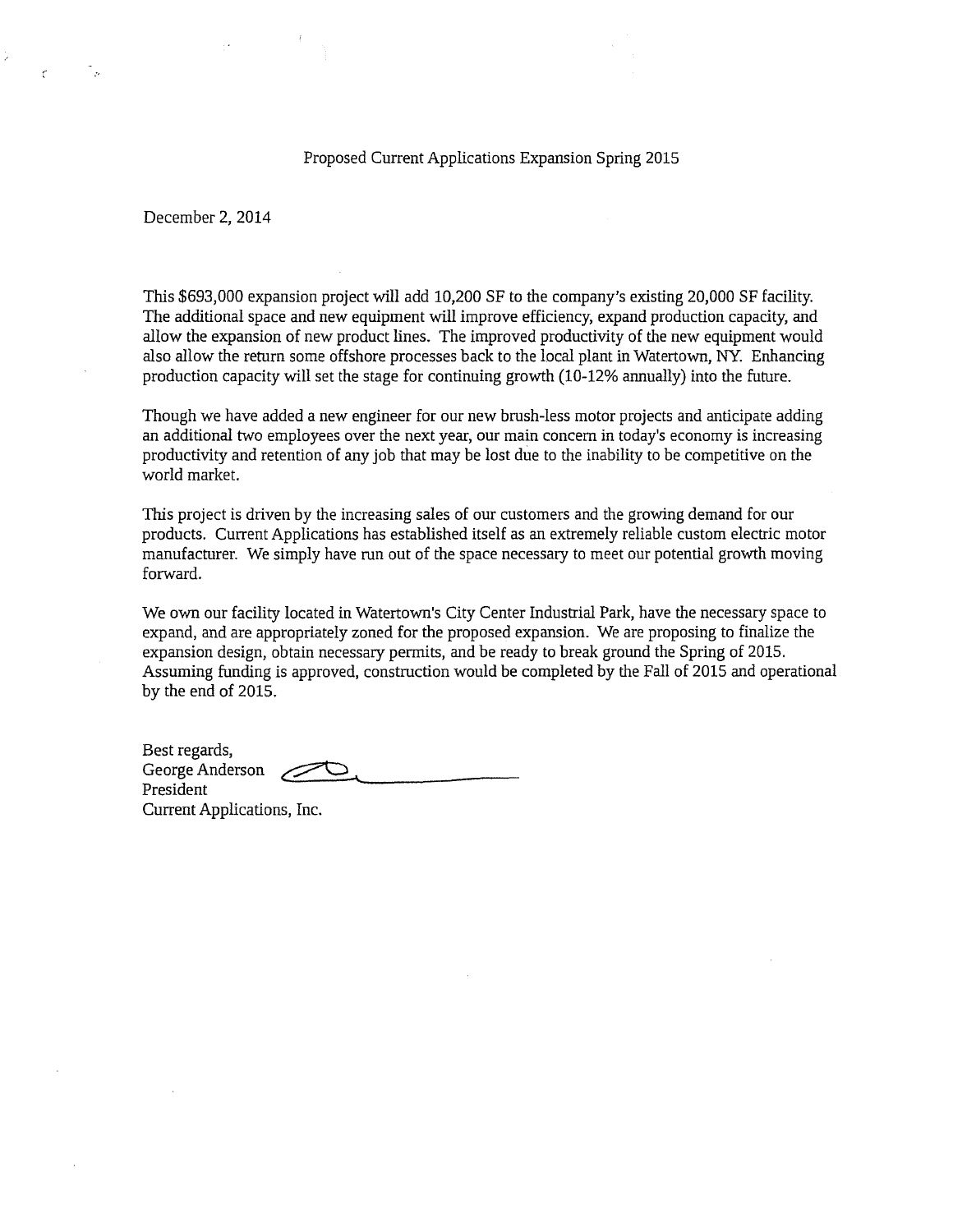# **Application to**

# **Jefferson County Industrial Development Agency (JCIDA)**

### **For**

# **Tax Exempt Bond Financing**

# **and/or**

### **Sale Leaseback Transaction**

### **And**

# **Fee Schedule**

Please contact the agency for more information regarding project eligibility and application process.

Updated as of October 2, 2014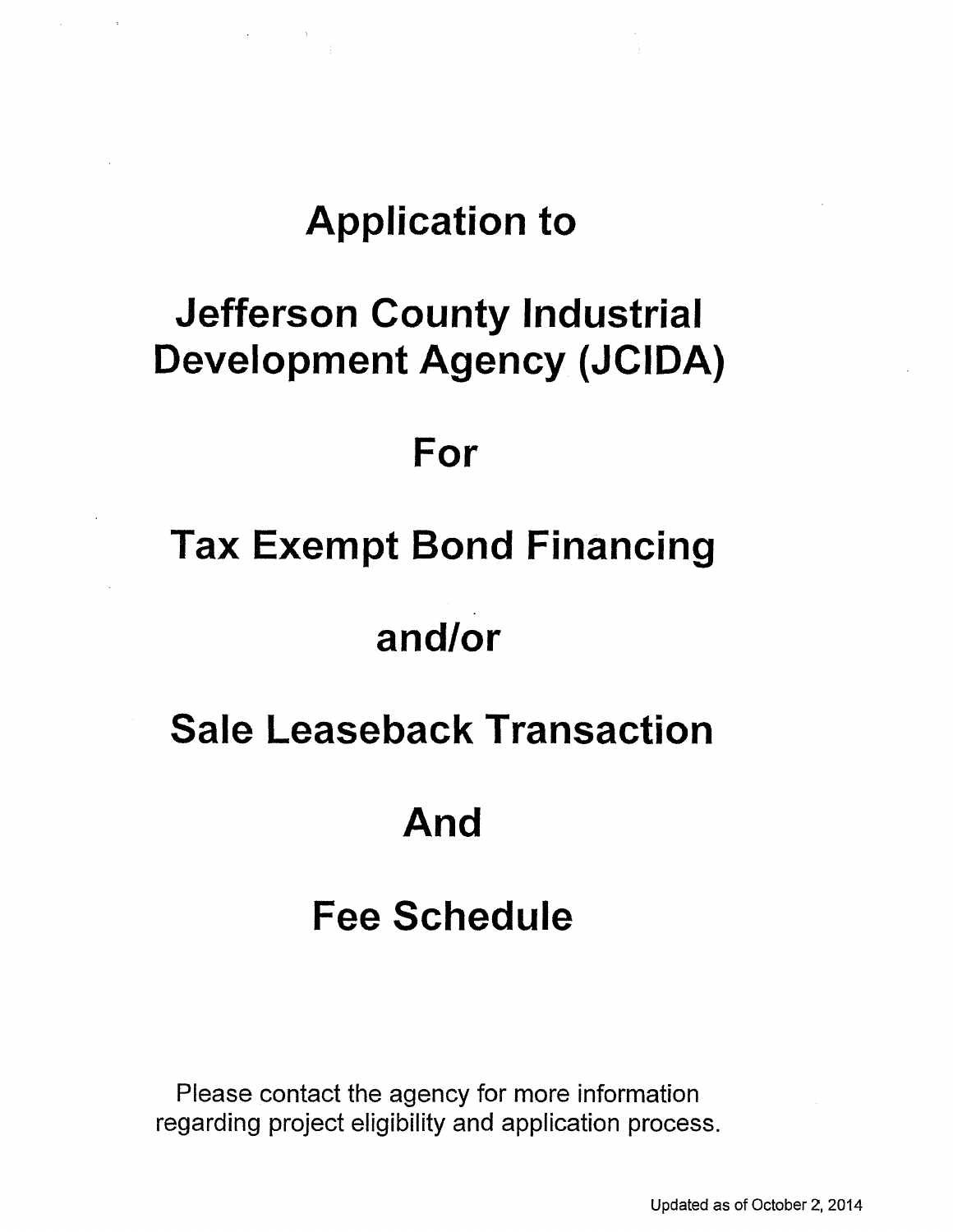#### **Jefferson County Industrial Development Agency (JCIDA)** 800 Starbuck Avenue, Suite 800 Watertown, New York 13601 www.jcida.com

#### **Taxable and Tax Exempt Industrial Development Revenue Bonds**

| <b>Application Fee:</b>  | A non-refundable fee of \$2,500.00 is payable to the JCIDA at the time the<br>application is submitted. This fee will be credited towards the total fee at<br>closing. |  |
|--------------------------|------------------------------------------------------------------------------------------------------------------------------------------------------------------------|--|
| Fee:                     | First \$10 million - 2% of the principal amount of the bond series.<br>Any amount over \$10 million $-1\%$ of the bond series.                                         |  |
|                          | Annual Fee - \$1,500.00                                                                                                                                                |  |
| <b>Point of Contact:</b> | Donald Alexander, 315-782-5865                                                                                                                                         |  |

### **Tax Exempt Civic Facility Bonds**

| <b>Application Fee:</b>  | A non-refundable fee of \$2,500.00 is payable to the JCIDA at the time the<br>application is submitted. This fee will be credited towards the total fee at<br>closing. |
|--------------------------|------------------------------------------------------------------------------------------------------------------------------------------------------------------------|
| Fee:                     | First \$10 million - 2% of the bond series.<br>Second \$10 million-0.5% of the bond series.                                                                            |
| <b>Point of Contact:</b> | Donald Alexander, 315-782-5865                                                                                                                                         |

### **Sale Leaseback Transactions**

| <b>Application Fee:</b>  | A non-refundable fee of \$2,500.00 is payable to the JCIDA at the time the<br>application is submitted. This fee will be credited towards the total fee at<br>closing.                          |
|--------------------------|-------------------------------------------------------------------------------------------------------------------------------------------------------------------------------------------------|
| Fee:                     | With a PILOT:<br>First $$10$ million $-2\%$<br>Second \$10-\$20 million - 0.5%<br>Any amount over \$20 million - 0.25%<br>No PILOT – 25% of the abatement value (based on savings from mortgage |
|                          | tax and sales tax).                                                                                                                                                                             |
| <b>Point of Contact:</b> | Donald Alexander, 315-782-5865                                                                                                                                                                  |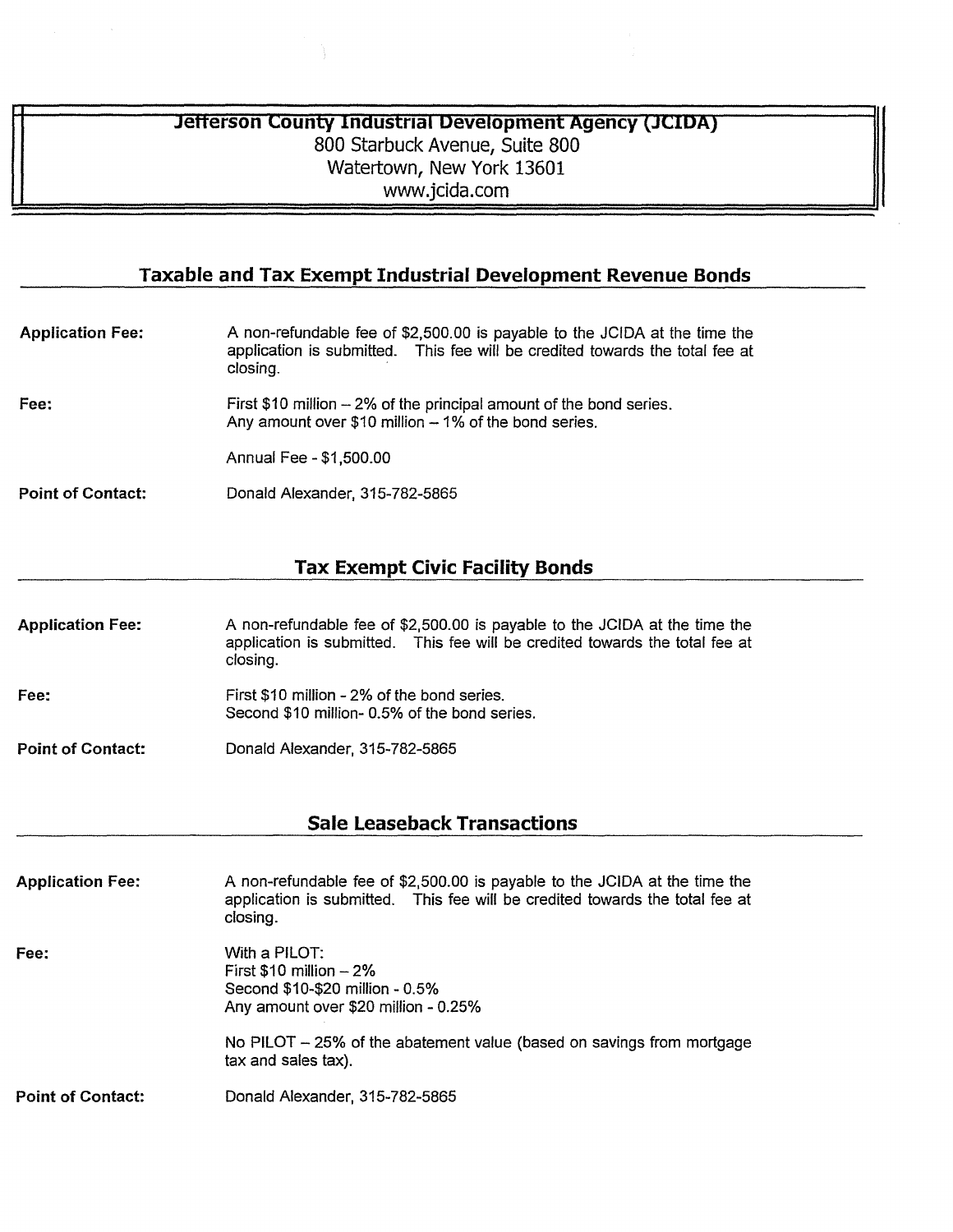### Jefferson County Industrial Development Agency (JCIDA) Application for Tax Exempt Bond Financing and/or Sale Leaseback Transactions

#### **I. APPLICANT INFORMATION**

| Company Name:          | <u>CURRENT APPLICATIONS</u>                  |
|------------------------|----------------------------------------------|
| Address:               | AVE. SOULTH<br>275 BELLEW                    |
|                        | <u>WATERTOWN</u><br><b>NY</b><br><u>1360</u> |
| Phone No.:             | 315-788-4689                                 |
| Fax No.:               | $315 - 708 - 4693$                           |
| Federal Tax ID:        | 16-1577439                                   |
| <b>Contact Person:</b> | ANDERSON<br>GEBRGE                           |
| E-Mail:                | INFO@ CLRRENT CUPPS                          |
| Date:                  |                                              |

#### Form of Entity: a.

| $\sqrt{2}$ | Corporation                                                                                                                                                       |
|------------|-------------------------------------------------------------------------------------------------------------------------------------------------------------------|
|            | Partnership (General ____or Limited ____; Number of General Partners ____ and, if applicable, Number of<br>Limited Partners ____, List Partners in section below. |
|            | Limited Liability Company, Number of Members                                                                                                                      |
|            | Sole Proprietorship                                                                                                                                               |

Principal Owners/Officers/Directors: (List owners with 5% or more in equity holdings with percentage of ownership) b.

| <b>Sitter Name</b>              | <b>Address</b> Address       | Percentage Ownership/Office |
|---------------------------------|------------------------------|-----------------------------|
| GEDREE AND                      | M) BROWNING STY 136<br>13615 | 28.42                       |
| CHRIS GILBERT                   |                              | ZZ.30                       |
| <b>BAB OLIN</b>                 |                              | zı.52                       |
| ROGER SNY<br><b>VUSA</b>        |                              | ZO.56                       |
| (Line oftachmonto if nococcons) |                              |                             |

(Use attachments if necessary)

c. If a corporation, partnership, limited liability company:

| What is the date of establishment? | aga | Place of organization |  |
|------------------------------------|-----|-----------------------|--|
|                                    |     |                       |  |

If a foreign organization, is the Applicant authorized to do business in the State of New York?

(Attach organizational chart or other description if applicant is a subsidiary or otherwise affiliated with another entity)

. . . 1

d. Attach certified financial statements for the company's last three complete fiscal years. If the company is publicly held, attach the latest Form 10K as well.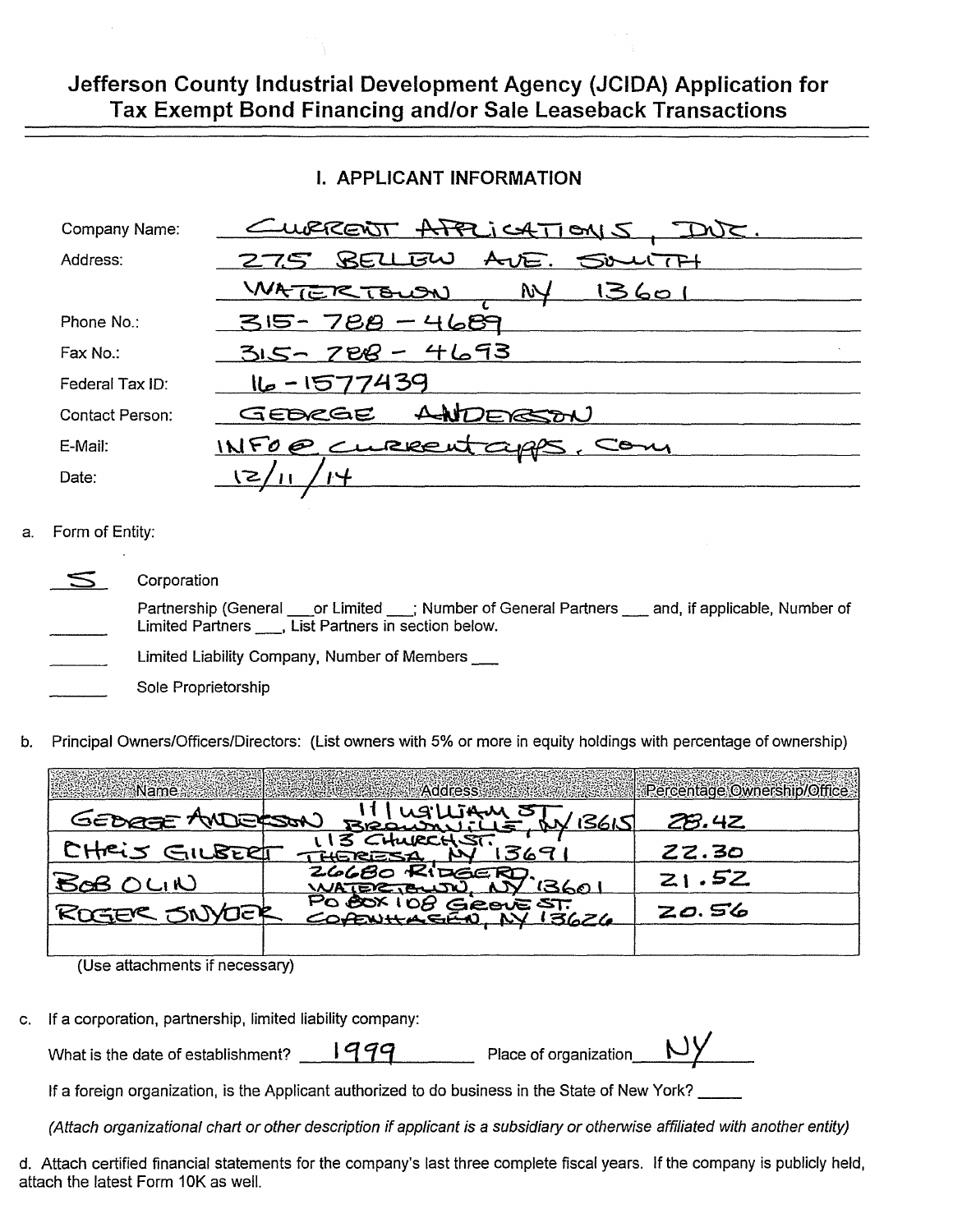|                              | <b>II. APPLICANT'S COUNSEL</b>                                                                                                                                                                                                            |
|------------------------------|-------------------------------------------------------------------------------------------------------------------------------------------------------------------------------------------------------------------------------------------|
| Name/Firm:                   | <u>MENTOR RUDIN &amp; TRIVELFIECE</u>                                                                                                                                                                                                     |
| Address:                     | 120 WASHINGTON ST.                                                                                                                                                                                                                        |
|                              | N-<br>5601<br>WATERTOWN                                                                                                                                                                                                                   |
| Phone No.:                   | 315-786-7950                                                                                                                                                                                                                              |
| Fax No.:                     | $315 - 786 - 7852$                                                                                                                                                                                                                        |
| E-Mail:                      | <u>jrusselle menterlaw. com</u>                                                                                                                                                                                                           |
|                              | III. PROJECT INFORMATION:                                                                                                                                                                                                                 |
|                              | a. Please provide a brief narrative description of the Project (attach additional sheets or documentation as necessary).                                                                                                                  |
| WE WISH                      | TO HALE A 10, 000 8<br>᠊ᠣ᠋᠋ᠢ᠋ᡨ᠔                                                                                                                                                                                                           |
| いいに                          | TO FACILITATE OUR PROJECTED                                                                                                                                                                                                               |
| $G$ Reuti                    | NEEUED<br>THS WILL PROVIDE                                                                                                                                                                                                                |
|                              | SPACE TOR THREE TODITIONA<br>$20\mu$ CT                                                                                                                                                                                                   |
| $\geq$ $\geq$ $\leq$         |                                                                                                                                                                                                                                           |
|                              |                                                                                                                                                                                                                                           |
|                              |                                                                                                                                                                                                                                           |
| b. Location of Project       |                                                                                                                                                                                                                                           |
| Project Address:             | VE. COUTH                                                                                                                                                                                                                                 |
| Town/Village of:             | 13601<br>WATERTOWN                                                                                                                                                                                                                        |
| Name of School District:     | WATERTOWN                                                                                                                                                                                                                                 |
| Tax Map No.:                 |                                                                                                                                                                                                                                           |
|                              |                                                                                                                                                                                                                                           |
|                              | c. Are Utilities on Site? Water: Venter: Electric: Venter: Cas: Ventery/Storm Sewer: Ventecom: L                                                                                                                                          |
|                              | d. Present legal owner of the site if other than Applicant and by what means will the site be acquired for this Project:                                                                                                                  |
|                              |                                                                                                                                                                                                                                           |
| e. Zoning of Project Site:   |                                                                                                                                                                                                                                           |
| Current:                     | LIGHT INDUSTRIAL Proposed:                                                                                                                                                                                                                |
|                              |                                                                                                                                                                                                                                           |
|                              |                                                                                                                                                                                                                                           |
| prepared. BY THE CONTRACTER. | g. Local Permitting and Approvals - Does the project require local planning or permitting approvals? If so, please<br>explain. WILL BECOMPLED Will a site plan application need to be filed? _______________If so, please include copy if |
|                              | h. Has another entity been designated lead agent under the State Environmental Quality Review Act ("SEQRA")?                                                                                                                              |

 $\frac{1}{1}$ ; If yes, please explain:

 $f<sub>1</sub>$ 

 $\Delta \phi = 0.000$  and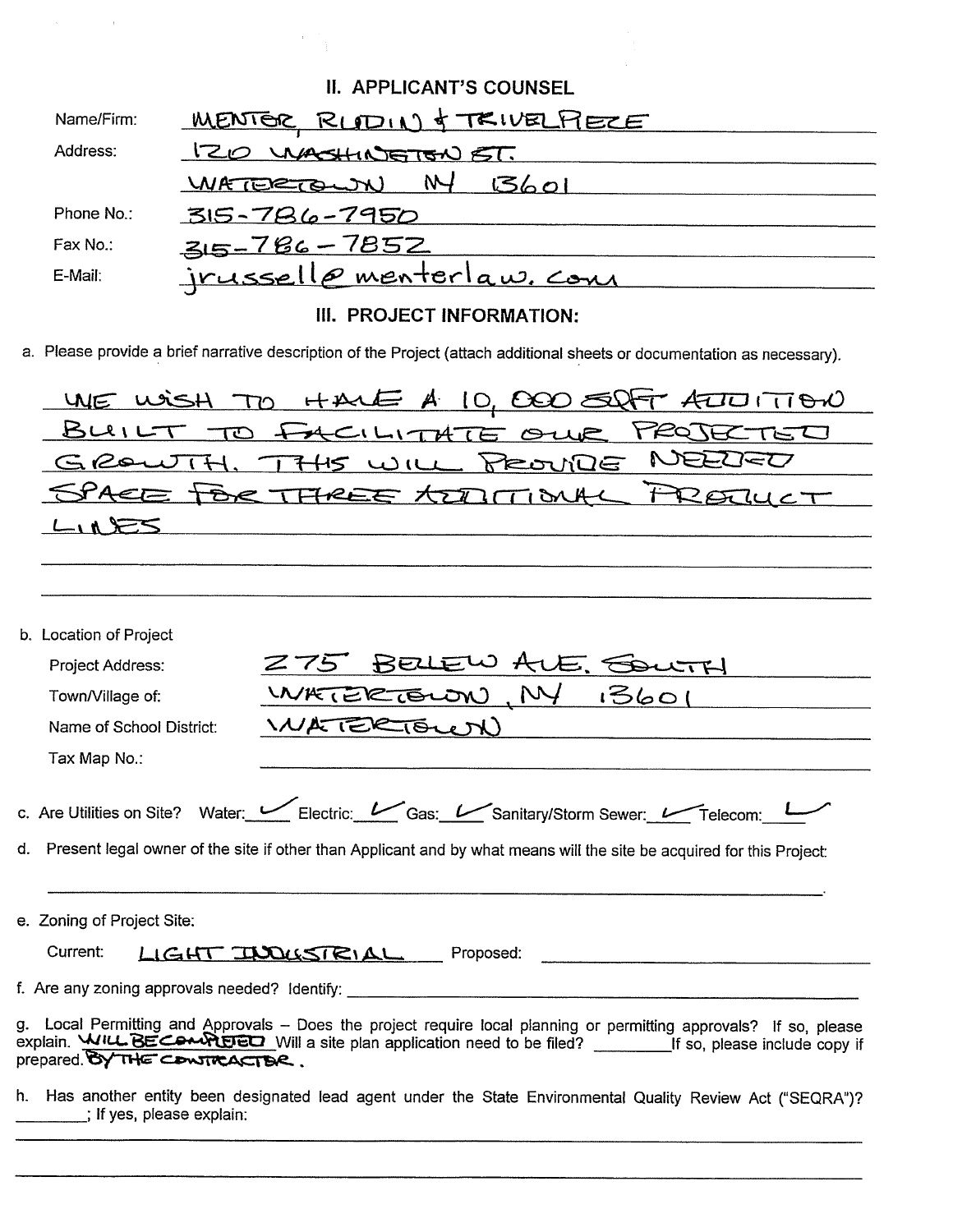| i. Will the Project result in the removal of a plant or facility of the Applicant or a proposed Project occupant from one area<br>of the State of New York to another area of the State of New York? $\Box$ if yes, please explain |  |  |
|------------------------------------------------------------------------------------------------------------------------------------------------------------------------------------------------------------------------------------|--|--|
|                                                                                                                                                                                                                                    |  |  |

|    | j. Will the Project result in the abandonment of one or more plants or facilities of the Applicant or a proposed Project<br>occupant located in the State of New York? $\mathcal{WD}$ ; If yes, explain:                                                                                                                                                                                |
|----|-----------------------------------------------------------------------------------------------------------------------------------------------------------------------------------------------------------------------------------------------------------------------------------------------------------------------------------------------------------------------------------------|
|    | k. If the answer to either question i. or j. is yes, indicate whether any of the following apply to the Project:                                                                                                                                                                                                                                                                        |
| 1. | Is the Project reasonably necessary to preserve the competitive position of the Company or such Project<br>Occupant in its industry? Yes $X$ , No Figure 1 if yes, please provide detail:<br>THOUGH THE ANSWER TO I & YESTHE PROJECT<br>5 <sup>1</sup>                                                                                                                                  |
| 2. | NEESSARY TO PRESERVE OUR COMPETITIVE POSITION FROM<br>Is the Project reasonably necessary to discourage the Company or such Project Occupant from removing<br>such other plant or facility to a location outside the State of New York? Yes $\cdot$ ; No $\times$ . If yes,<br>please provide detail:                                                                                   |
|    | I. Does the Project inctude facilities or property that are primarily used in making retail sales of goods or services to<br>customers who personally visit such facilities? $\mathsf{PO}_i$ If yes, please explain:                                                                                                                                                                    |
|    | m. If the answer to l. is yes, what percentage of the cost of the Project will be expended on such facilitias or property<br>primarily used in making retail sales of goods or services to customers who personally visit the Project? $\angle$<br>%<br>n. If more than 33.33%, indicate whether any of the following apply to the Project:                                             |
| 1. | Will the Project be operated by a not for-profit corporation? Yes ___; No<br>$\angle$ If yes, please explain:                                                                                                                                                                                                                                                                           |
| 2. | Is the Project likely to attract a significant number of visitors from outside the economic development<br>region in which the Project will be located? Yes $\setminus$ : No $\setminus$ If yes, please explain:                                                                                                                                                                        |
| 3. | Would the Project occupant, but for the contemplated financial assistance from the Agency, locate the<br>Project and related jobs outside of New York State? Yes<br>No ______. If yes, please explain:                                                                                                                                                                                  |
| 4. | Is the predominant purpose of the Project to make available goods or services which would not, but for<br>the Project, be reasonably accessible to the residents of the City, Town or Village within which the Project<br>will be located because of a lack of reasonably accessible retail trade facilities offering such goods or<br>services? Yes<br>: No<br>If yes, please explain: |
| 5. | Will the Project be located in one of the following: (i) an area designated as an Empire Zone pursuant to<br>Article 1849 of the General Municipal Law; or (ii) a census tract or block numbering area (or census tract<br>or block number area contiguous thereto) which according to the most recent census data has $(y)$ a                                                          |

or block number area contiguous thereto) which, according to the most recent census data, has  $(x)$  a poverty rate of at least 20% for the year in which the data relates, or at least 20% of households receiving public assi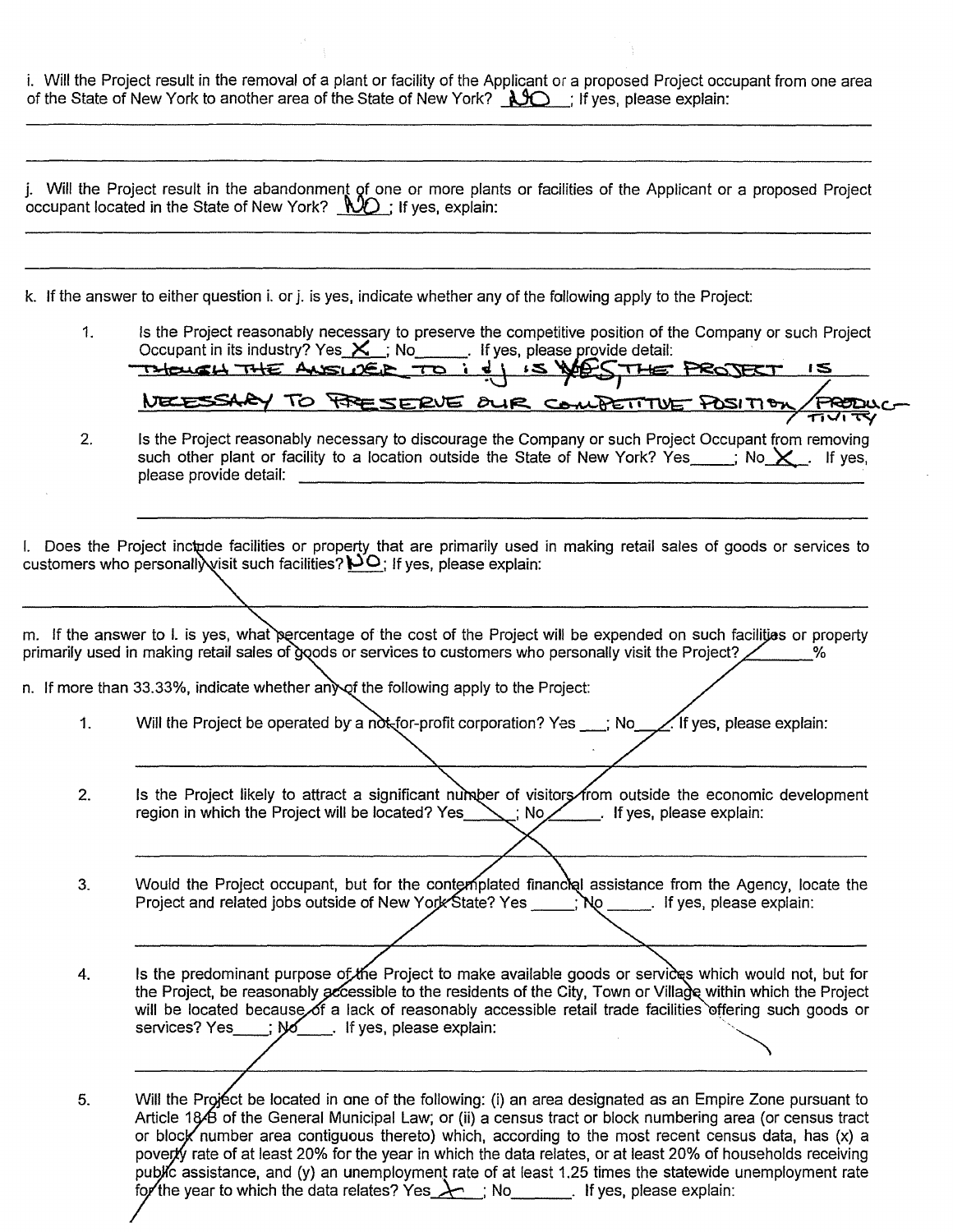o. Does the Company intend to lease or sublease more than 10% (by area or fair market value) of the Project? Yes No  $1$ , If yes, please complete the following for EACH existing or proposed tenant or subtenant:

| Sub lessee name:    |                                                                                                          |                                                                                                                                                                                                                                                                                                                                      |
|---------------------|----------------------------------------------------------------------------------------------------------|--------------------------------------------------------------------------------------------------------------------------------------------------------------------------------------------------------------------------------------------------------------------------------------------------------------------------------------|
| Present Address:    |                                                                                                          |                                                                                                                                                                                                                                                                                                                                      |
| City:               | $530,907\times50\%$ 265, 45/ THANGE TO:                                                                  |                                                                                                                                                                                                                                                                                                                                      |
| Employer's ID No    | $X - 6715 = 20,5735.$ SAUNGS                                                                             |                                                                                                                                                                                                                                                                                                                                      |
| Sub lessee is a:    |                                                                                                          | ion, LLC, Partnership, Sole Proprietorship)                                                                                                                                                                                                                                                                                          |
|                     |                                                                                                          |                                                                                                                                                                                                                                                                                                                                      |
|                     | Percentage of Pro $\frac{\partial$ SY000 Mil <sup>27</sup> GNGt                                          |                                                                                                                                                                                                                                                                                                                                      |
| Use of Project inte |                                                                                                          |                                                                                                                                                                                                                                                                                                                                      |
| Date and Term of    | $1\%$ for $8\%$                                                                                          |                                                                                                                                                                                                                                                                                                                                      |
| Will any portion of |                                                                                                          | arily used in making retail sales of goods or                                                                                                                                                                                                                                                                                        |
|                     | separate attachment (a) details and (b) the answers to questions I. 1-5 with respect to such sub lessee. | services to custom $\ldots$ $\ldots$ $\ldots$ $\ldots$ $\ldots$ $\ldots$ $\ldots$ $\ldots$ $\ldots$ $\ldots$ $\ldots$ $\ldots$ $\ldots$ $\ldots$ $\ldots$ $\ldots$ $\ldots$ $\ldots$ $\ldots$ $\ldots$ $\ldots$ $\ldots$ $\ldots$ $\ldots$ $\ldots$ $\ldots$ $\ldots$ $\ldots$ $\ldots$ $\ldots$ $\ldots$ $\ldots$ $\ldots$ $\ldots$ |

p. Project Costs (Estimates):

| Category:                                   | Amount -                              |
|---------------------------------------------|---------------------------------------|
| Land-acquisition                            |                                       |
| Buildings-Construction/Renovation           | 净<br>53C                              |
| Utilities, roads and appurtenant costs      |                                       |
| <b>Machinery and Equipment</b>              | $T_{Ax}$ Exempt) $$170,27$<br>1205,89 |
| Soft Costs (Architect and Engineering Fees) | INCLUDED INDESIGN BUILD PRICE         |
| Costs of Bond issue                         |                                       |
| <b>Construction Loan Fees and interest</b>  |                                       |
| Other (specify)                             | $-736, B04$                           |
| <b>Total Project Costs</b>                  | अ                                     |

q. Job Creation:

\_\_\_ Anticipated Dates of Construction:  $\Delta$  proj  $1 -$ Construction jobs created by the Project:

Permanent jobs created by the Project

- Column A: Insert the job titles that exist within the company at the time of application, as well as any job titles that will be established as a result of the Project. Indicate the entry level wage for each listed job title either in terms of hourly pay or annual salary. Column B:
- Column C: For each listed job title insert the number of positions that exist at the time of application.
- Insert the number of jobs to be created during year one of the Project for each listed job title. Column D:
- Insert the number of jobs to be created during year two of the Project for each listed job title. Column E:
- Insert the number of jobs to be created during year three of the Project for each listed job title. Column<sub>F:</sub>
- Indicate the total number of jobs to be created for each listed title as a result of the Project. (Column D + Column E + Column G: Column  $F =$  Column G)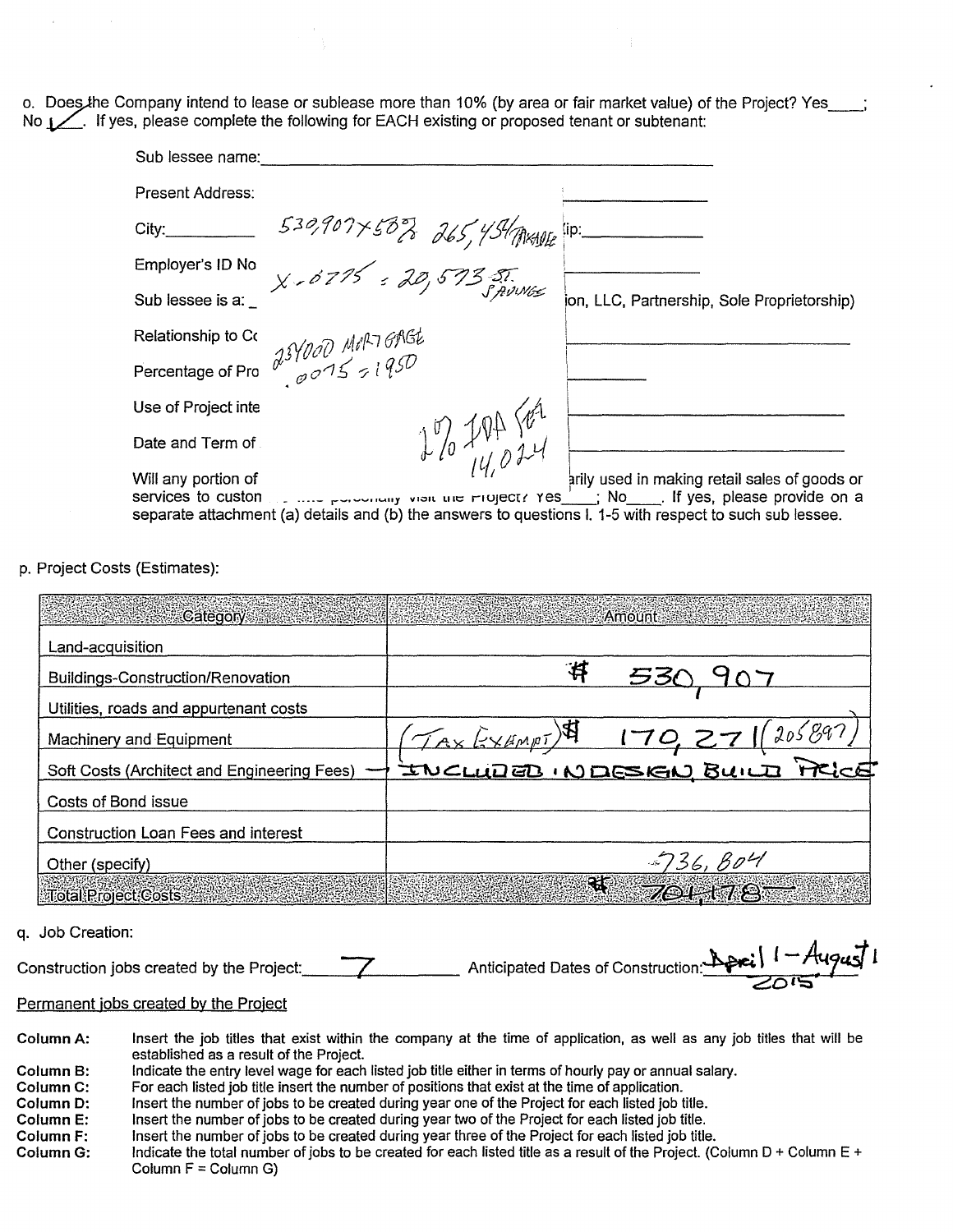| (A)                                                       | $\epsilon(\mathsf{B})$ :<br>Annual or | $^{\circ}$ (C):<br>Current | (D)<br>Jobs:         | $(E)$ .<br>Jobs              | (F)<br>Jobs                   | (G)                   |
|-----------------------------------------------------------|---------------------------------------|----------------------------|----------------------|------------------------------|-------------------------------|-----------------------|
| Job Title                                                 | <b>Hourly</b><br><b>Wages</b>         | Number of<br>Positions     | Created:<br>Year One | <b>Created:</b><br>Year Two: | Created:<br><b>Year Three</b> | Total Jobs<br>Created |
|                                                           | 100/hr                                |                            | $\mathbb{Z}$         | $\boldsymbol{z}$             | $\mathbb Z$                   | 6                     |
| <b>TRODUCTION</b><br><b>ASSEMBLY</b><br><b>TRODUCTION</b> |                                       |                            |                      |                              |                               |                       |
|                                                           |                                       |                            |                      |                              |                               |                       |
|                                                           |                                       |                            |                      |                              |                               |                       |
|                                                           |                                       |                            |                      |                              |                               |                       |
|                                                           |                                       |                            |                      |                              |                               |                       |
|                                                           |                                       |                            |                      |                              |                               |                       |
|                                                           |                                       |                            |                      |                              |                               |                       |
|                                                           |                                       |                            |                      |                              |                               |                       |
|                                                           |                                       |                            |                      |                              |                               |                       |
| <b>TOTALS</b>                                             |                                       |                            |                      |                              |                               |                       |

Use of Local Workforce Policy

The use of 'local labor' will be a factor in evaluating this application. Answers to the following questions will assist us in that evaluation.

'Local labor' for the purpose of this application is defined as residents from Jefferson, St. Lawrence, Lewis and Oswego Counties. If a 'labor workforce plan' has been designed, please include that plan as an addendum to this application. Questions below are applicable for both a construction project and for the operations of a sustaining project.

Please check which best describes your project scope: (X) Construction Project ( ) Long-term Operations Project ( ) Both

1. How will the project developer seek out and use the local workforce. (If your workforce is already 'local' by definition, please explain)

| definition, please explain)           |  |
|---------------------------------------|--|
| HIRING A LOCAL CONTRACTOR DC BLILDERS |  |
|                                       |  |

2. What is your total expected workforce during the construction phase of the project? What percentage of those are expected to be local? What is the total expected workforce during the operations phase of the project? What percentage of these do you estimate will be local:



3. What specific approaches are to be used in your efforts to identify local workforce candidates if additional project workers are necessary?<br>
SEE  $\Lambda$  1  $\Lambda$ SO UE workers are necessary?

SEE

4. If additional contractors or subcontractors are to be hired, will you request their use of local labor? If so, give examples of how that request is to be made.

### THE CONTRACTOR UNILL THICE

### $\zeta$

The Agency acknowledges that the extensive use of local labor is not always possible. Are there circumstances such<br>has extend in the extensive test with the with the control of the control of the control of the extension o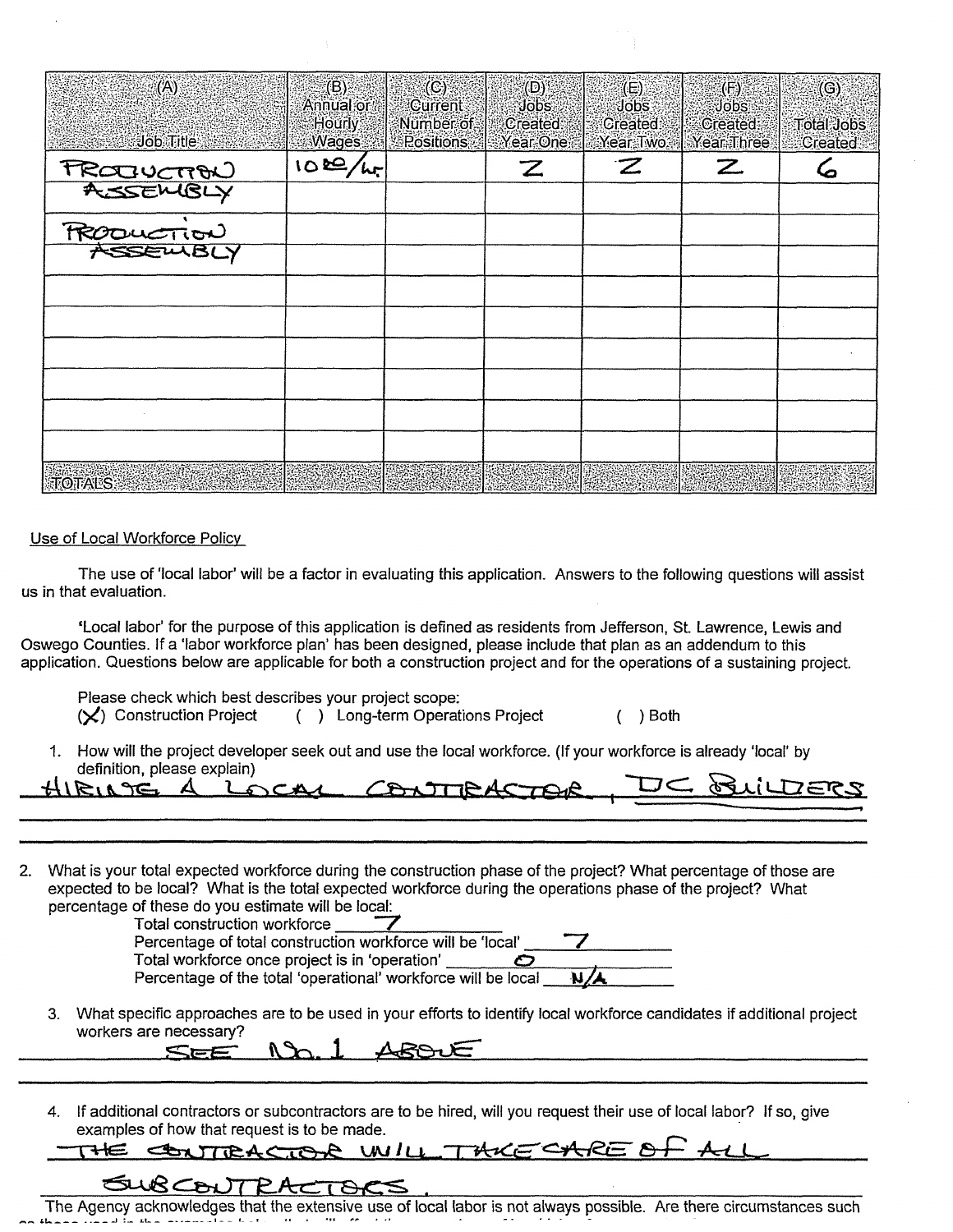- 1. Is there is a warrantee issue involved.
- 2. The work is so highly specialized that local labor cannot be found.
- 3. You identified a significant cost differential when using local labor.
- 4. No local labor is available.

 $\lambda$ 

It is the intention of JCIDA to randomly verify the use of the local workforce, using whatever method it determines is most effective. This verification may occur throughout the term of any incentive programs or loans granted.

#### **Potential JCIDA Financial Assistance**

 $1<sub>1</sub>$ 

 $\overline{2}$ .

3.

4.

- Estimated Project Costs eligible for Industrial Development Agency Financial Assistance Α.
	- Sales and Use Tax 530, 407 x 50  $\%$  x  $\approx$  6 775 Amount of Project Cost Subject to Sales and Use Tax: A.  $$265.454$ Sales and Use Tax Rate:  $7.75%$ **B.** Estimated Sales Tax (A X .0775): \$  $20.522$ Mortgage Recording Tax Exemption А. Projected Amount of Mortgage: £. Mortgage Recording Tax Rate:  $0.75%$ В. Estimated Mortgage Recording Tax (A X .0075):  $\mathfrak s$ 1950 Real Property Tax Exemption Α. Projected Increase in Assessed Value on Project: \$ 50 po 0 **B.** Total Applicable Tax Rates Per \$1000: \$ 29. 40640E C. Estimated Annual Taxes without PILOT (A X B)/1,000: \$ 13.233 Interest Exemption (Bond transactions only) Total Estimated Interest Expense Assuming Taxable Interest: a. \$ **Total Estimated Interest Expense Assuming Tax-exempt** b. Interest Rate:  $\mathfrak{F}$
- **B.** Estimated Benefits of Industrial Development Agency Financial Assistance
	- 1. Current Company employment in Jefferson County
	- 2. Current Company payroll in Jefferson County
	- 3. Project Jobs to be Created over 3 years



r. For Industrial Revenue Bonds ONLY, including this project, list capital expenditures of the company at Project location:

|                                                                                           | <b>Executive Category Control Control Control Control Control Control Control Control Control Control Control Control Control Control Control Control Control Control Control Control Control Control Control Control Control Co</b> |  |
|-------------------------------------------------------------------------------------------|--------------------------------------------------------------------------------------------------------------------------------------------------------------------------------------------------------------------------------------|--|
| Land                                                                                      |                                                                                                                                                                                                                                      |  |
| <b>Building</b>                                                                           |                                                                                                                                                                                                                                      |  |
| Equipment                                                                                 |                                                                                                                                                                                                                                      |  |
| Soft Costs                                                                                |                                                                                                                                                                                                                                      |  |
| Other                                                                                     |                                                                                                                                                                                                                                      |  |
|                                                                                           |                                                                                                                                                                                                                                      |  |
| $\overline{\mathbf{J}}$ otal $\overline{\mathbf{J}}$ . The set of $\overline{\mathbf{J}}$ |                                                                                                                                                                                                                                      |  |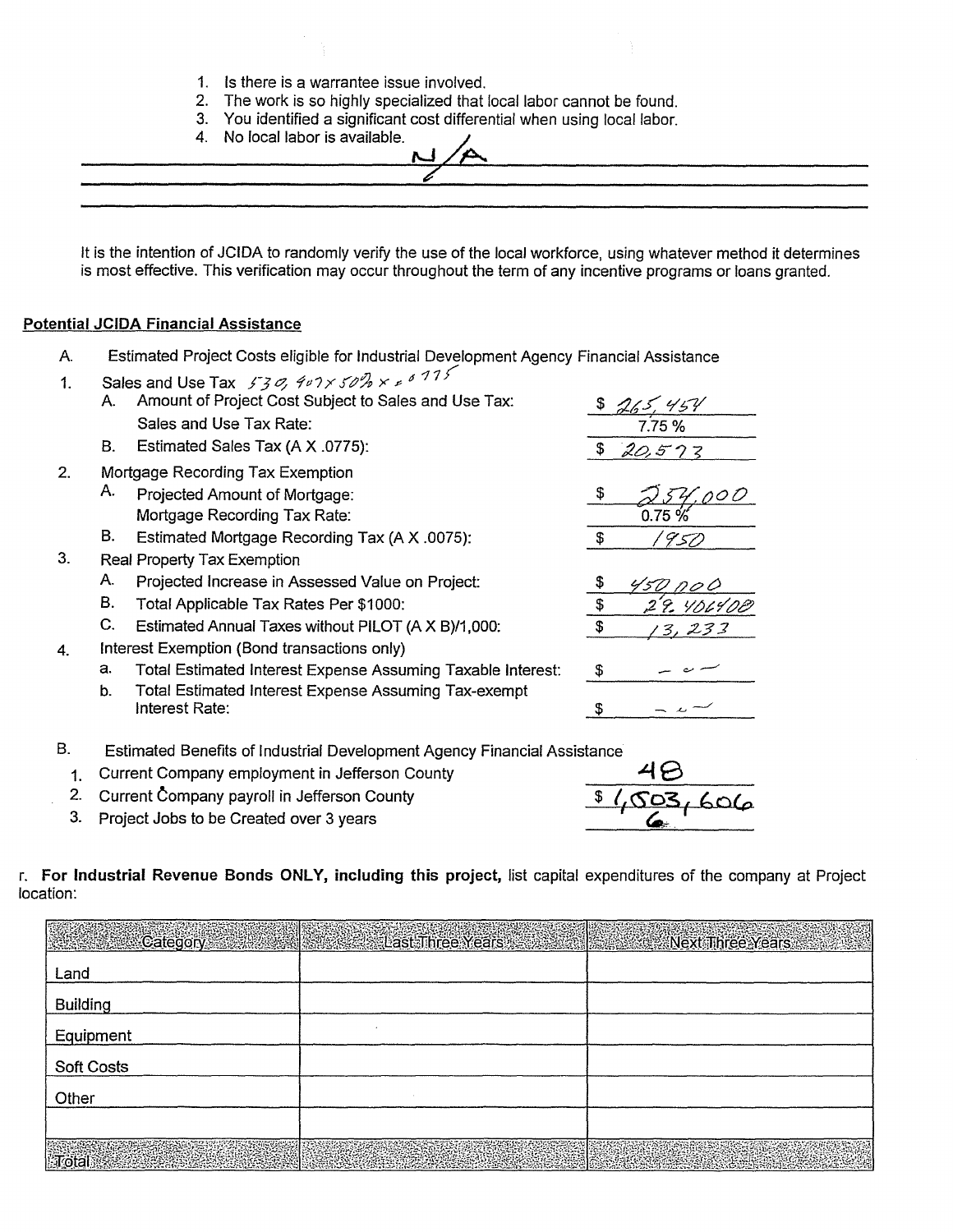| List any other positive impacts that the Project may have on Jefferson County: |  |
|--------------------------------------------------------------------------------|--|
| CREATIVE AUDI RETAINING JOBS                                                   |  |
|                                                                                |  |
|                                                                                |  |

#### **V. REPRESENTATIONS BY THE APPLICANT**

The Applicant understands and agrees with the Agency as follows:

- **A. Job Listings:** In accordance with Section 858-b (2) of the New York General Municipal Law, the applicant understands and agrees that, if the Project receives any Financial Assistance from the Agency, except as otherwise provided by collective bargaining agreements, new employment opportunities created as a result of the Project will be listed with the New York State Department of Labor Community Services Division (the "DOL") and with the administrative entity (collectively with the DOL, the "JTPA Entities") of the service delivery area created by the federal job training partnership act (Public Law 97-300) ("JTPA") in which the Project is located.
- **B. First Consideration for Employment:** In accordance with Section 858-b (2) of the New York General Municipal Law, the applicant understands and agrees that, if the Project receives any Financial Assistance from the Agency, except as otherwise provided by collective bargaining agreements, where practicable, the applicant will first consider persons eligible to participate in JTPA programs who shall be referred by the JTPA Entities for new employment opportunities created as a result of the Project.
- **C. Annual Sales Tax Filings: In** accordance with Section 874 (8) of the New York General Municipal Law, the applicant understands and agrees that, if the Project receives any sales tax exemptions as part of the Financial Assistance from the Agency, in accordance with Section 874 (8) of the General Municipal Law, the applicant agrees to file, or cause to be filed, with the New York State Department of Taxation and Finance, the annual form prescribed by the Department of Taxation and Finance, describing the value of all sales tax exemptions claimed by the applicant and all consultants or subcontractors retained by the applicant.
- **D. Annual Employment Reports:** The applicant understands and agrees that, if the Project receives any Financial Assistance from the Agency, the applicant agrees to file, or cause to be filed, with the Agency, on an annual basis, reports regarding the number of people employed at the project site.
- **E. Confirmation Documentation:** The applicant understands and agrees that if the Project receives assistance from the Agency/Corporation---either tax incentives or loans---the applicant agrees to provide the Agency/Corporation, if requested, with a copy of their 'Annual Report' , their 'Annual Audit Report', their corporate or personal tax returns and/or their New York State Form `NYS-45' (Quarterly Combined Withholding, Wage Reporting and Unemployment Insurance Return), as appropriate, throughout the period that benefits are provided the company. These reporting requirements---specifically identified in Closing Documents, Loan Documents or other project specific agreements--may be used by the Agency/Corporation to assist us in verifying that commitments made as part of this application--- regarding stated goals for employment or capital investment in the project---are being achieved.
- **F. Absence of Conflicts of Interest:** The applicant has received from the Agency a list of the members, officers, employees and Counsel of the Agency. No member, officer, employee, or Counsel of the Agency has an interest, whether direct or indirect, in any transaction contemplated by this Application, except as hereinafter<br>described:  $N/A$
- **G. Claw-back Provision:** The applicant is making certain representations in this request for assistance. Based on these representations, a decision will be rendered as to whether our organization will extend those benefits. If benefits are extended—particularly as regards to property tax benefits, sales tax benefits and/or mortgage recording tax savings---and representations made in this application are not achieved--- this organization reserves the right to seek the return of those benefits, in whole or in part, on behalf of the impacted taxing jurisdictions. The decision to seek a return of any provided benefit will follow a process that will include an investigation of the reasons surrounding the failure to achieve the promised benefits. In all I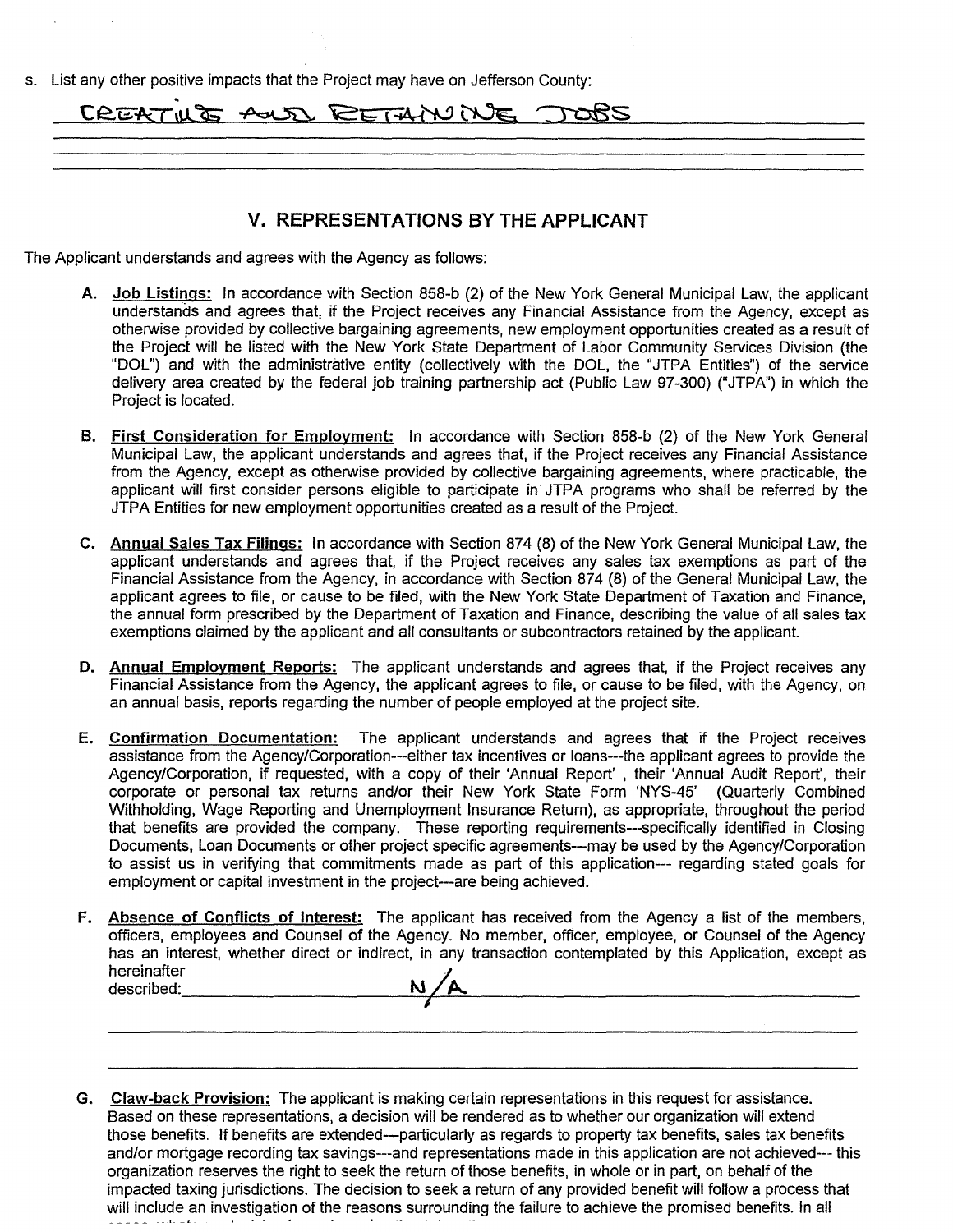organization. If a recall of these benefits is warranted, notice will be made to the applicant, in writing, and the applicant shall have thirty days to bring to this organization all circumstances which may bear on the recall of these benefits. The recall of benefits (claw-back) will be authorized by formal resolution of our governing Board.

#### HOLD HARMLESS AGREEMENT and APPLICATION DISCLAIMER AND CERTIFICATION PURSUANT TO NEW YORK STATE FREEDOM OF INFORMATION LAW ("FOIL")

Applicant hereby releases the Jefferson County Industrial Development Agency and the members, officers, servants, agents and employees thereof (the 'Agency') from, agrees that the Agency shall not be liable for and agrees to indemnify, defend and hold the Agency harmless from and against any and all liability arising from or expense incurred by (A) the Agency's examination and processing of, and action pursuant to or upon, the attached Application, regardless of whether or not the Application or the Project described therein or the tax exemption and other assistance requested therein are favorably acted upon by the Agency, (B) the Agency's acquisition, construction and/or installation of the Project described therein and (C) any further action taken by the Agency with respect to the Project; including without limiting the generality of the foregoing, all causes of action and attorneys' fees and any other expenses incurred in defending any suites or actions which may arise as a result of any of the foregoing. If, for any reason, the Applicant fails to conclude or consummate necessary negotiations, or fails, within a reasonable or specified period of time, to take reasonable, proper or requested action, or withdraws, abandons, cancels or neglects the Application, or if the Agency or the Applicant are unable to reach final agreement with the respect to the Project, then, and in the event, upon presentation of an invoice itemizing the same, the Applicant shall pay to the Agency, its agents or assigns, all costs incurred by the Agency in the processing of the Application, including attorneys' fees, if any.

Through submission of this Application for Financial Assistance (this "Application"), the Company acknowledges that the Agency, as a public benefit corporation, is subject to the New York State Freedom of Information Law ("FOIL") and Open Meetings Law ("OML"), as codified pursuant to the Public Officers Law ("POL") of the State of New York (the "State"). Accordingly, unless portions hereof are otherwise protected in accordance with this Certification, this Application, including all Company-specific information contained herein, is subject to public disclosure in accordance with applicable provisions of the POL, Article 18-A of the General Municipal Law ("GML") and the Public Authorities Accountability Act of 2005, as codified within the Public Authorities Law ("PAL") of the State. Specifically, this Application may be disclosed by the Agency to any member of the public pursuant to a properly submitted request under FOIL and the Agency is further required to affirmatively disclose certain provisions contained herein pursuant to the GML and PAL, including the identification of the Company, general project description, location proposed capital investment and job estimates.

Notwithstanding the foregoing, the Company, pursuant to this Certification, may formally request that the Agency consider certain information contained within this Application and other applicable supporting materials proprietary information and "trade secrets", as defined within POL Section 87(2)(d). To the extent that any such information should qualify as trade secrets, the Company hereby requests that the Agency redact same in the event that formal disclosure is requested by any party pursuant to FOIL. Application Sections or information requested by Company for Redaction\*:

(\* - Please indicate specific sections within Application that the Company seeks to qualify as "trade secrets". Additional correspondence or supporting information may be attached hereto. Please also note that notwithstanding the Company's request, the Agency shall make an independent determination of the extent to which any information contained herein may be considered as such). Please also make specific reference to any data or information, which, if disclosed, would cause substantial injury to the competitive position of your business enterprise.

In the event that the Agency is served with or receives any subpoena, request for production, discovery request, or information request in any forum that calls for the disclosure of the Application, in entirety, specifically including but not limited to any demand or request for production or review of Company-designated trade secrets, the Agency agrees to notify the Company as promptly as is reasonably possible, and to utilize its best efforts to: oppose or decline any such request; preserve the confidentiality and non-disclosure of such requested confidential material; and maintain such information and prevent inadvertent disclosure in responding to any such discovery or information request. The Company understands and agrees that all reasonable costs, including attorney's fees, associated with any such formal undertaking by the Agency to protect the trade secrets from disclosure shall be reimbursed by the Company to the Agency.

By executing and submitting this Application, the applicant covenants and agrees to pay the following fees to the Agency, the same to be paid at the times indicated:

- (a) The sum of \$2,500 as a non-refundable processing fee, plus the sum of \$500 if Agency assistance in retaining professionals is requested, to be paid upon submission of the Application;
- (b) An amount equal to 2% of the total project costs for projects with bond financing, and an amount equal to 4% of the total project costs for all other projects for which the Agency provides financial assistance, to be paid at transaction closing;
- (c) An amount equal to \$ payable to the Agency's bond/transaction counsel for the preparation and review of the inducement resolution, the environmental compliance resolution, TEFRA hearing proceedings and the tax questionnaire assuming no further activity occurs after the completion of the inducement proceedings, to be paid within ten (10) business days of the receipt of bond/transaction counsel's invoice;
- (d) All fees, costs and expenses incurred by the Agency for (1) legal services, including but not limited to those provided by the Agency's general counsel or bond/transaction counsel, and (2) other consultants retained by the Agency in connection with the proposed project: with all such charges to be naid by the annlicant at the closing or if the closing does not occur within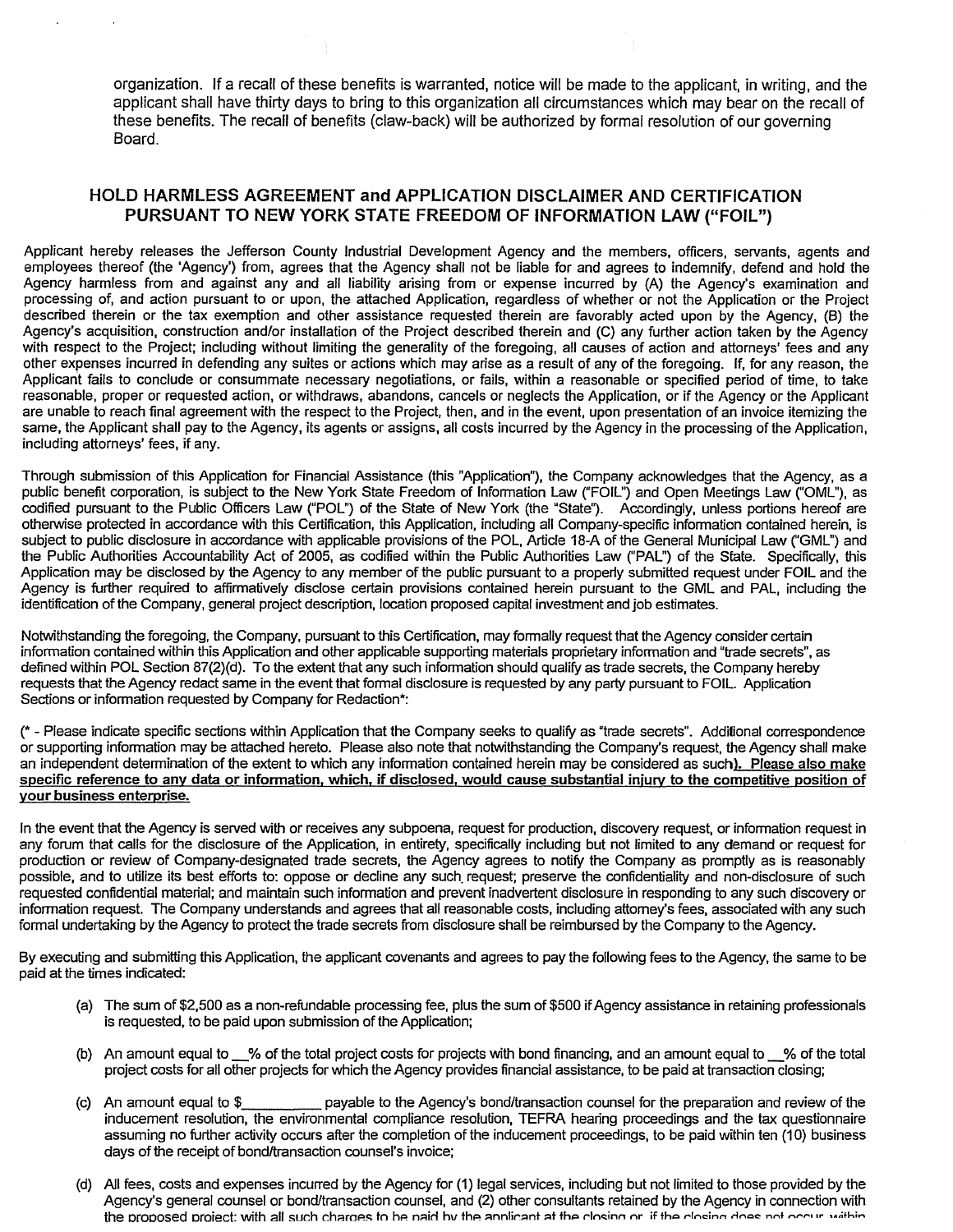ten (10) business days of receipt of the Agency's invoices therefore please note that the applicant is entitled to receive a written estimate of fees and costs of the Agency's bond/transaction counsel;

(e) The cost incurred by the Agency and paid by the applicant, including bond/transaction counsel and the Agency's general counsel's fees and the processing fees, may be considered as a cost of the project and included in the financing of costs of the proposed project, except as limited by the applicable provisions of the Internal Revenue Code with respect to taxexempt bond financing.

The applicant further covenants and agrees that the applicant is liable for payment to the Agency of all charges referred to above, as well as all other actual costs and expenses incurred by the Agency in handling the application and pursuing the proposed project notwithstanding the occurrence of any of the following:

- (a) The applicant's withdrawal, abandonment, cancellation or failure to pursue the Application;
- (b) The inability of the Agency or the applicant to procure the services of one or more financial institutions to provide financing for the proposed project;
- (c) The applicant's failure, for whatever reason, to undertake and/or successfully complete the proposed project; or
- (d) The Agency's failure, for whatever reason, to issue tax-exempt revenue bonds in lieu of conventional financing.

The applicant and the individual executing this Application on behalf of applicant acknowledge that the Agency and its counsel will rely on the representations made in this Application when acting hereon and hereby represents that the statements made herein do not contain any untrue statement of a material fact and do not omit to state a material fact necessary to make the statements contained herein not misleading.

Company Acknowledgment and Certification:

| Bv:    |                 |
|--------|-----------------|
| Name:  | GEORGE ANDERSON |
| Title: | ESIDENT         |

Sworn to before me this  $16$ <sup>4</sup>m day of December,  $d$ O14.

Notary Public

MICHELLE R. DONEY NOTARY PUBLIC-STATE OF NEW YORi No. 01D06189943 Qualified in Jefferson County<br>My Commission Expires July 07, 2010 My Commission Expires July 07, 20 IL

1 Hichelle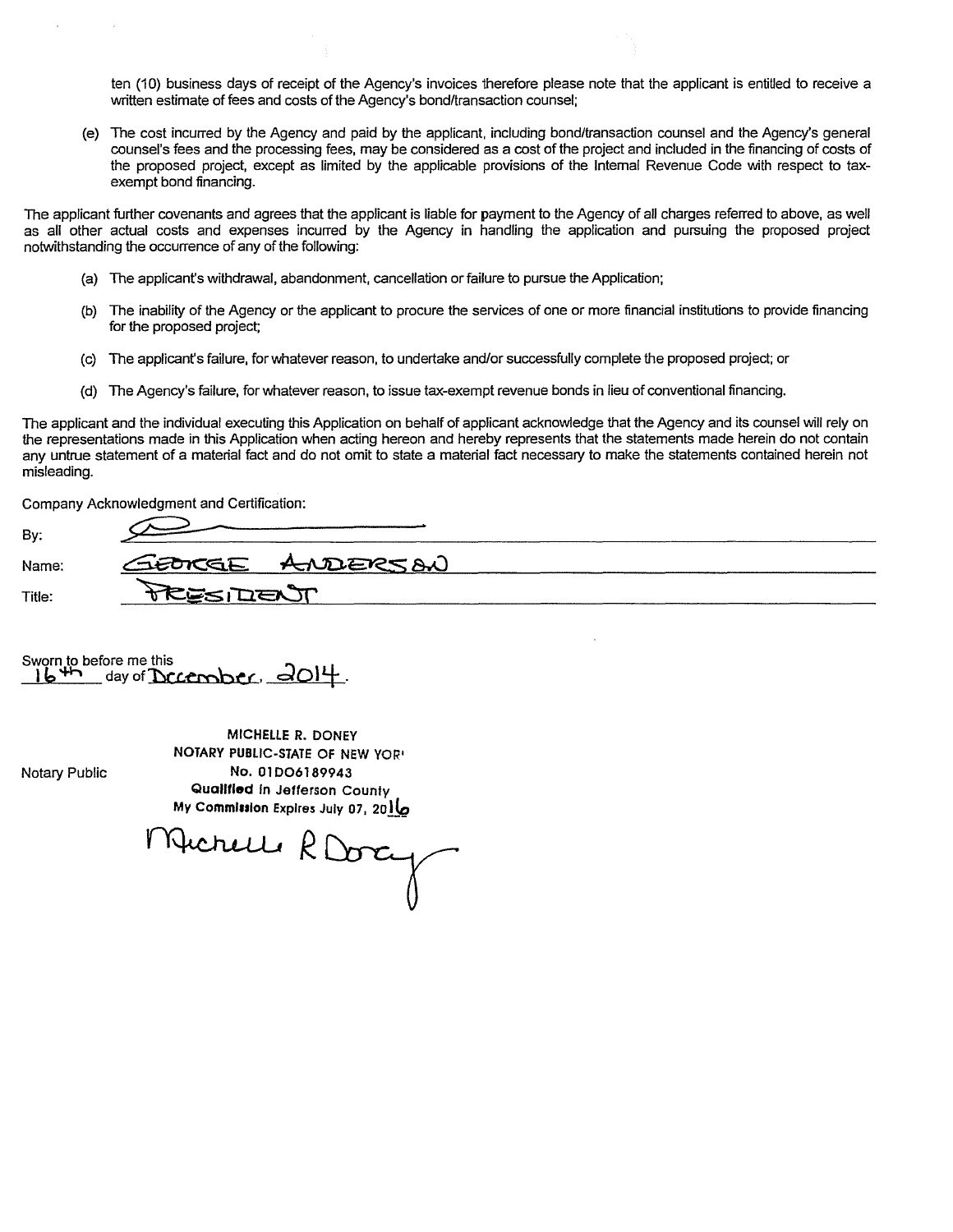informANALYTICS - Factory Addition - Construct and equip a 10,200 Sq r i addition to ... Page 1 of 3



### Internal Report: Current Applications - Factory Addition

Table 1: Basic Information

| Project Name               | Factory Addition                                                 |
|----------------------------|------------------------------------------------------------------|
| Project Applicant          | <b>Current Applications</b>                                      |
| <b>Project Description</b> | Construct and equip a 10,200 Sq Ft addition to existing factory. |
| Project Industry           | Electrical Equipment, Appliance, and Component Manufacturing     |
| Municipality               | Watertown City                                                   |
| <b>School District</b>     | Watertown                                                        |
| Type of Transaction        | <b>Tax Exemptions</b>                                            |
| Project Cost               | \$736,804                                                        |
| Mortgage Amount            | \$254,000                                                        |

Table 2: Permanent New /Retained Employment (Annual FTEs)

|                                              | <b>State</b> | Region                                                        |
|----------------------------------------------|--------------|---------------------------------------------------------------|
| <b>Total Employment</b>                      | 87           |                                                               |
| Direct**                                     |              | 54 (6 created and 48 retained) 54 (6 created and 48 retained) |
| Indirect***                                  | 15           |                                                               |
| Induced*****                                 | 12           |                                                               |
| Temporary Construction (Direct and Indirect) |              |                                                               |

Table 3: Permanent New /Retained Labor Income (Annual) & Average Salary (Annual)

|                                                 | <b>State Labor</b><br>Income | <b>Region Labor</b><br>Income | <b>Average</b><br><b>Salary</b> |
|-------------------------------------------------|------------------------------|-------------------------------|---------------------------------|
| <b>Total</b>                                    | \$3,181,925                  | \$3,181,925                   | \$36,673                        |
| Direct**                                        | \$1,620,000                  | \$1,620,000                   | \$30,000                        |
| Indirect***                                     | \$907,170                    | \$907,170                     | \$58,534                        |
| Induced*****                                    | \$433,559                    | \$433,559                     | \$34,998                        |
| Temporary Construction (Direct and<br>Indirect) | \$221,196                    | \$221,196                     | \$45,349                        |

Table 4: Cost /Benefit Analysis (Discounted Present Value\*)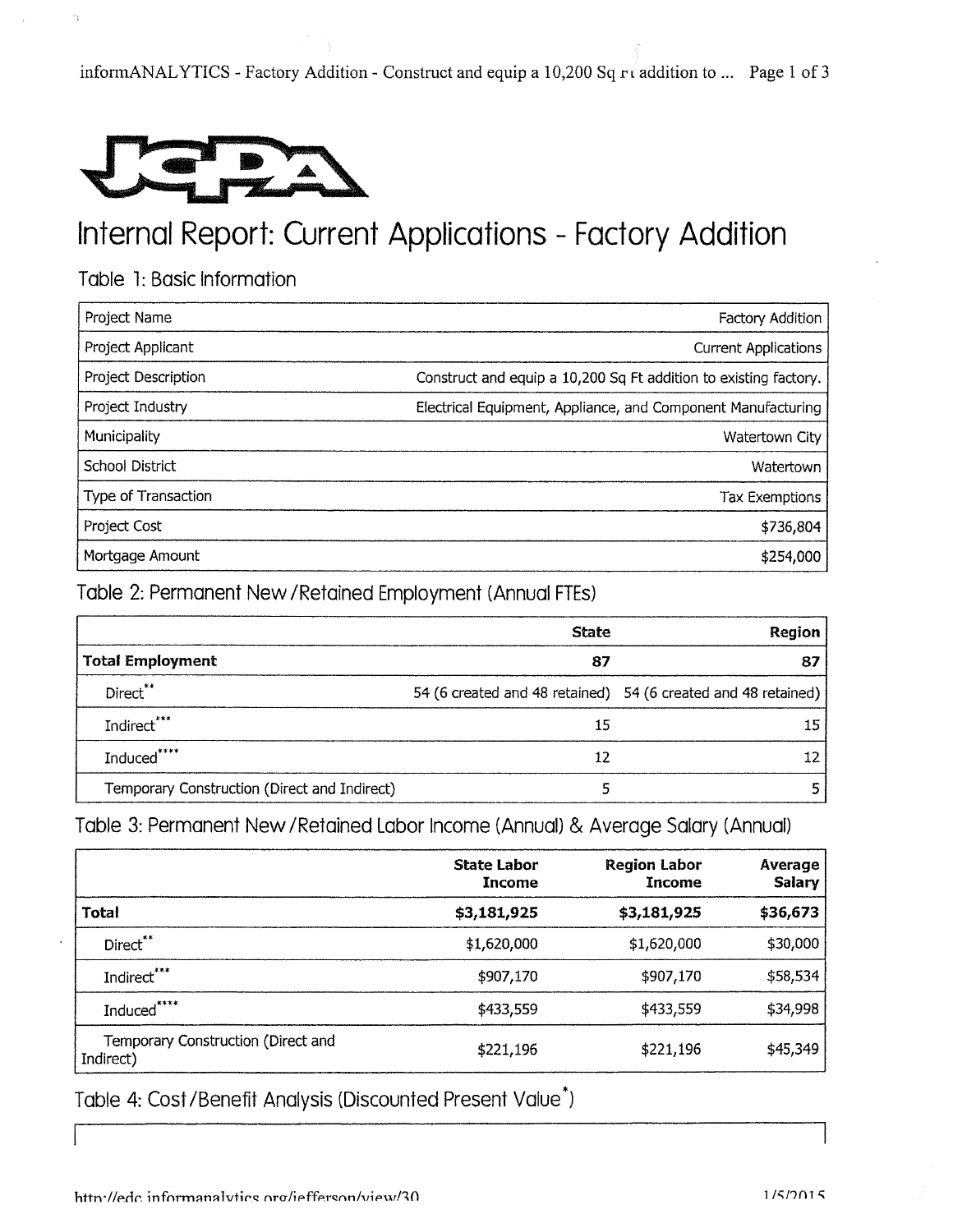informANALYTICS - Factory Addition - Construct and equip a 10,200 Sq rt addition to ... Page 2 of 3

| <b>Total Costs to State and Region</b>     | \$78,049    |
|--------------------------------------------|-------------|
| Mortgage Tax Revenue Forgone               | \$1,429     |
| <b>State</b>                               | \$1,429     |
| County                                     | \$0         |
| Local                                      | \$0         |
| Property Tax Revenue Forgone               | \$75,162    |
| 485-B Property Tax Abatement               | \$17,514    |
| Above 485-B                                | \$57,648    |
| Sales Tax Revenue Forgone                  | \$16,458    |
| <b>Construction Materials</b>              | \$16,458    |
| Other Items                                | \$0         |
| Less IDA Fee                               | $-$15,000$  |
| <b>Total Benefits to State and Region</b>  | \$1,751,862 |
| <b>Total State Benefits</b>                | \$1,311,661 |
| Income Tax Revenue                         | \$913,178   |
| Direct**                                   | \$425,109   |
| Indirect***                                | \$367,900   |
| Induced****                                | \$113,771   |
| Construction (Direct and Indirect, 1 year) | \$6,398     |
| Mortgage Tax Revenue                       | \$476       |
| Sales Tax Revenue                          | \$398,007   |
| Direct**                                   | \$216,419   |
| Indirect***                                | \$121,191   |
| Induced****                                | \$57,920    |
| Construction (Direct and Indirect, 1 year) | \$2,477     |
| <b>Total Regional Benefits</b>             | \$440,201   |
| Property Tax/PILOT Revenue                 | \$67,069    |
| Sales Tax Revenue                          | \$373,131   |
| $\mathsf{Direct}^{**}$                     | \$202,893   |
| Indirect***                                | \$113,616   |
| Induced****                                | \$54,300    |
| Construction (Direct and Indirect, 1 year) | \$2,323     |